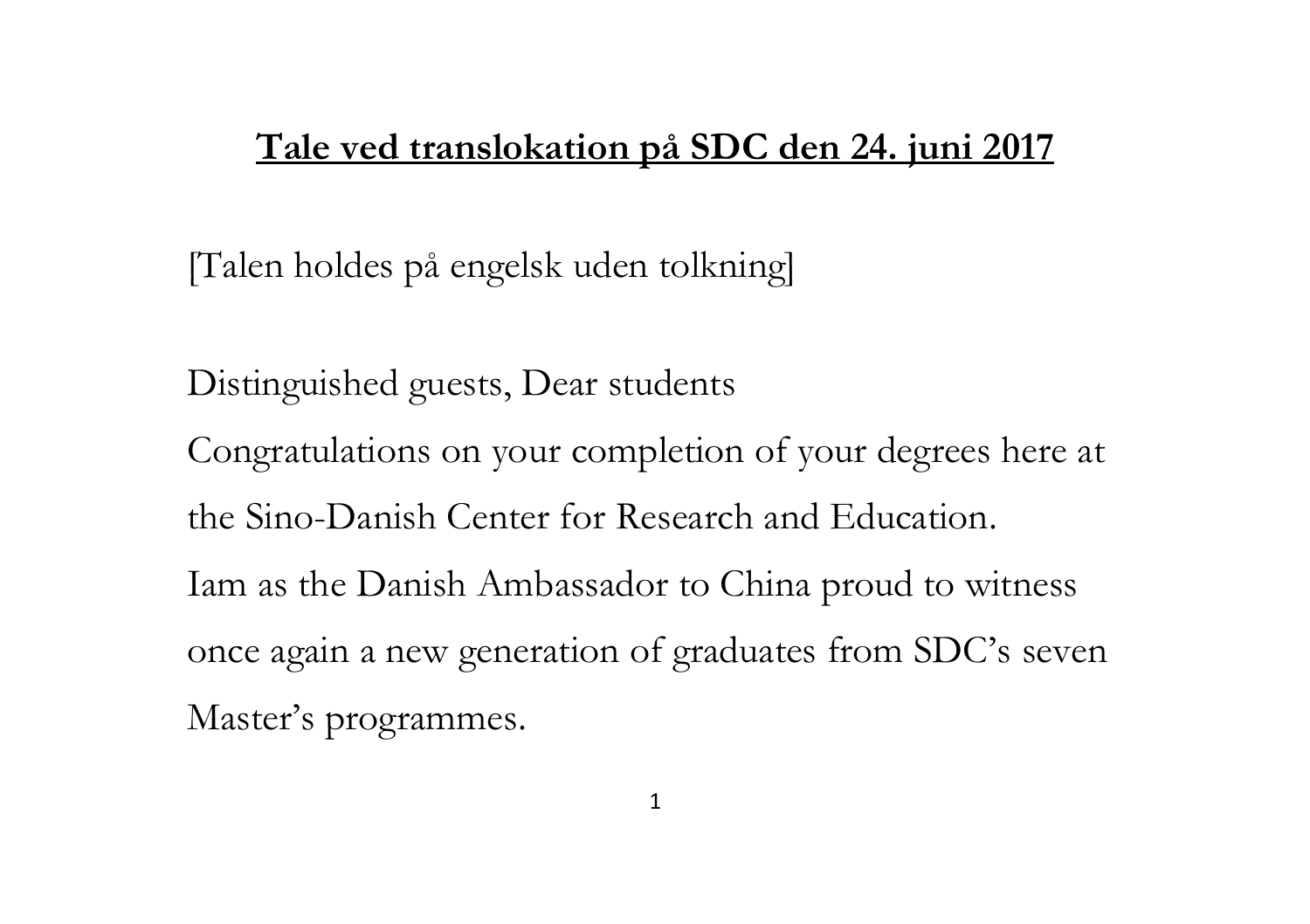There are two famous Chinese sayings: "Every step leaves its print" and "Studying is like climbing a mountain".

You have chosen to take many steps here at SDC and every experience you have gained will prepare you for your future challenges and further experiences. Nevertheless, today is the day you have reached the top of the mountain, and you are now able to enjoy the result of your endeavours.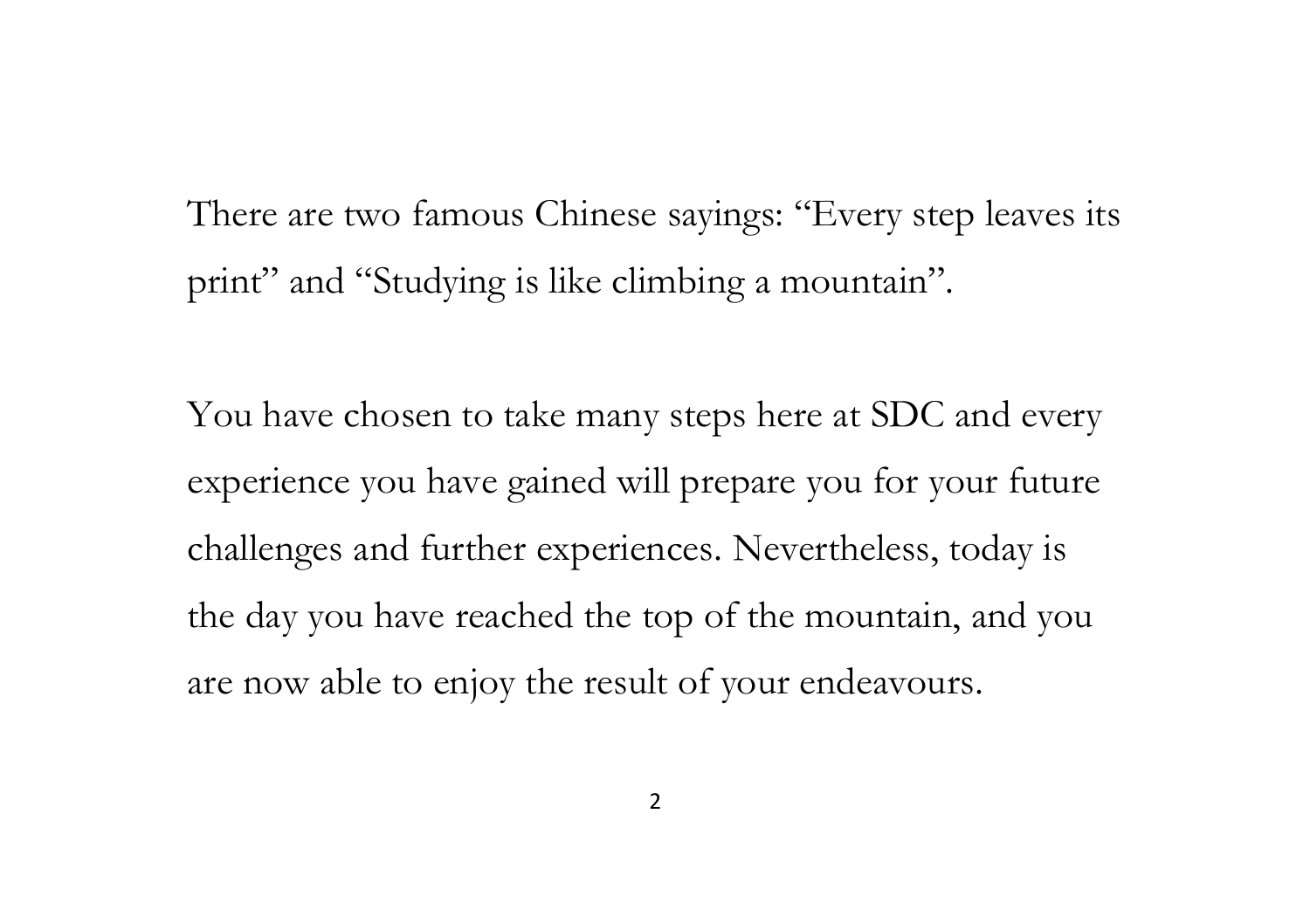2017 has already been an extraordinary year for the relationship between Denmark and China. During the official state visit by the Danish Prime minister in May, we got the opportunity to upgrade and enrich the comprehensive strategic partnership established in 2008 with the China-Denmark Joint Work Programme.

The Joint Work Programme will further strengthen and deepen our cooperation in a vast number of fields and at all levels during the coming years towards 2020.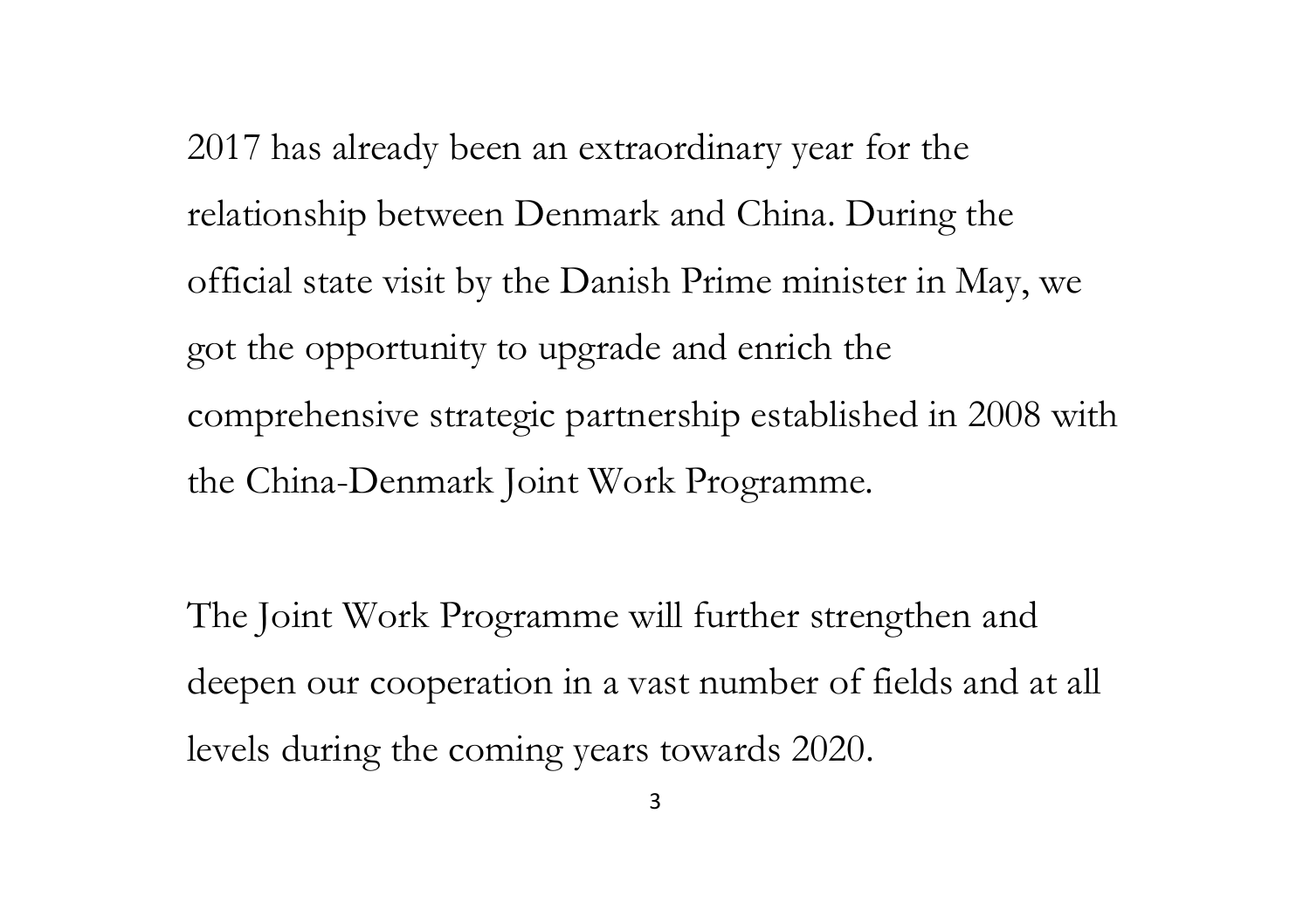The Joint Work Program will entail continued and frequent dialogue at the national level including sector ministries, authorities, institutions and companies in vital areas such as education, infrastructure, energy, environment, health and food safety.

Innovative solutions in these areas are also the key drivers of future economic growth in China, which is emphasized in the 13th 5-year plan. It is also some of the main sector for generating growth and employment in Denmark.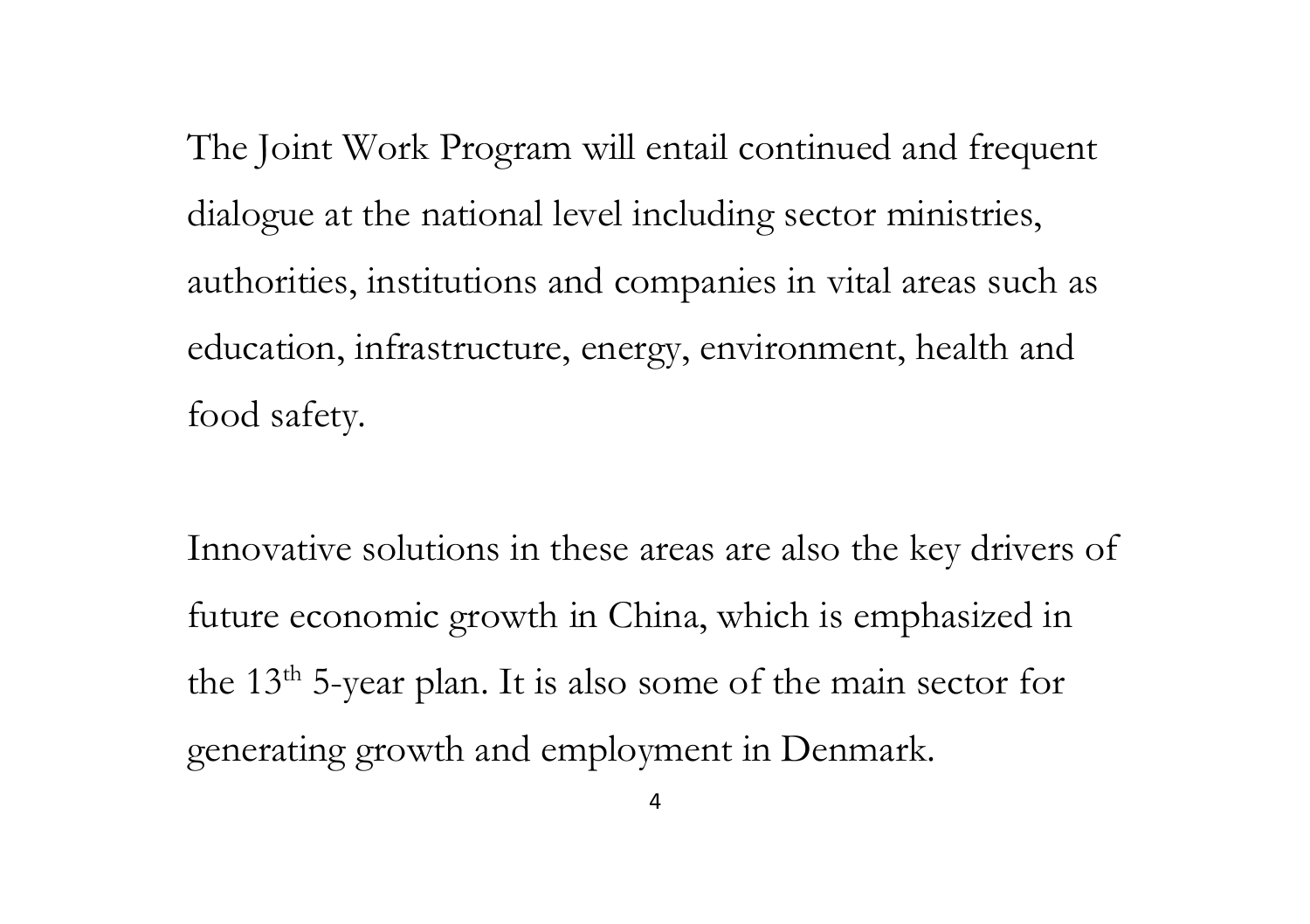With the academic skills and intercultural understanding that you have gained here at SDC, you have expertise to offer in exactly these fields, which will be in high demand by companies. I hope you will keep on promoting the unique cooperation between China and Denmark.

Dear students, 2017 is the final chapter in your SDC story. However, a new chapter for SDC will begin later this year, when SDC moves into The House of the Danish Industry Foundation at the UCAS campus in Yanqihu.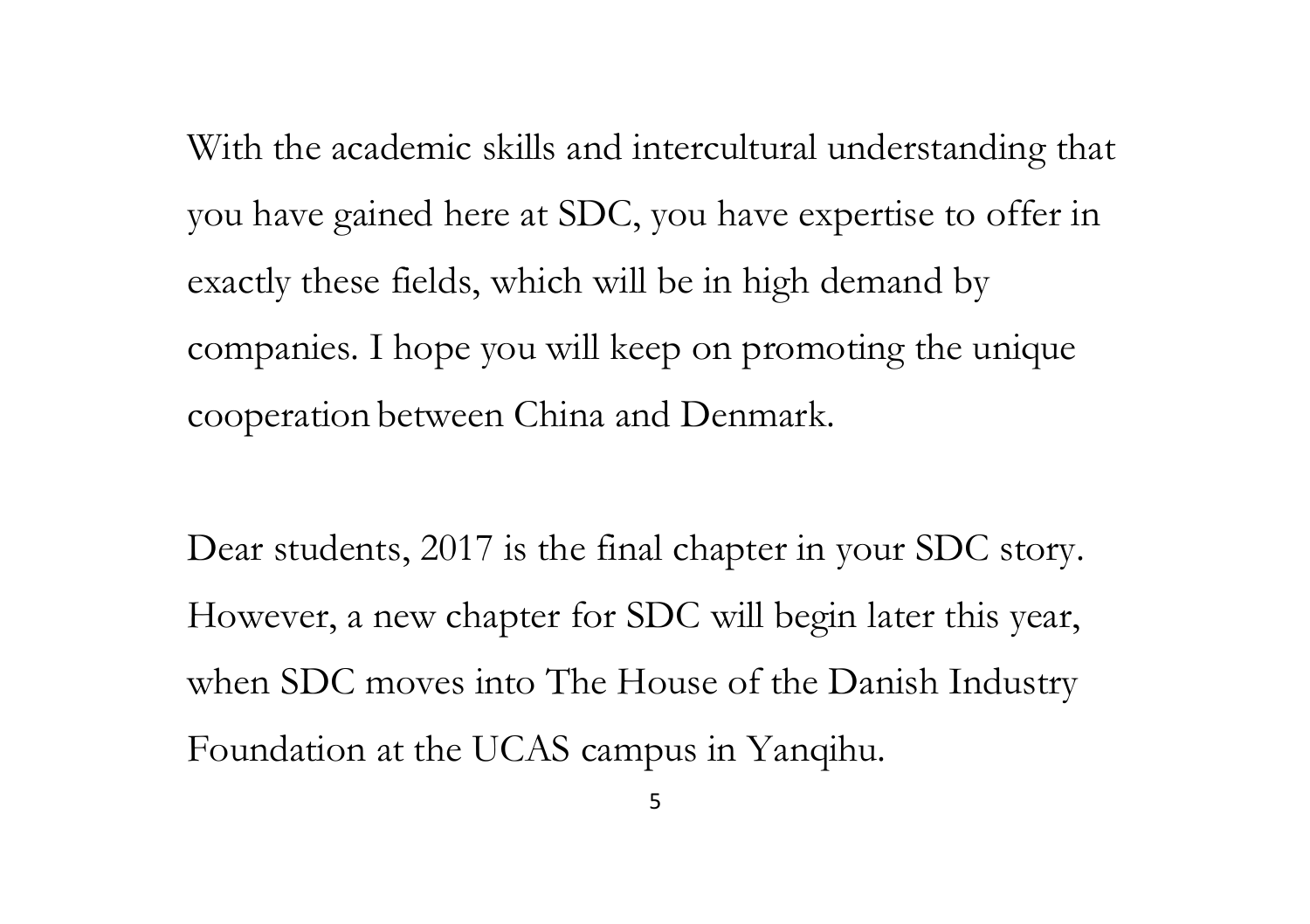As graduates of 2017 you will of course remember your time at SDC in the UCAS Beijing Campus. However, I hope you will all get a chance to return to SDC in the future in the new surroundings north of Beijing.

Dear students, I hope you will continue to find new adventures, new challenges to overcome and a new mountain to climb whether that may be in Denmark, in China or internationally.